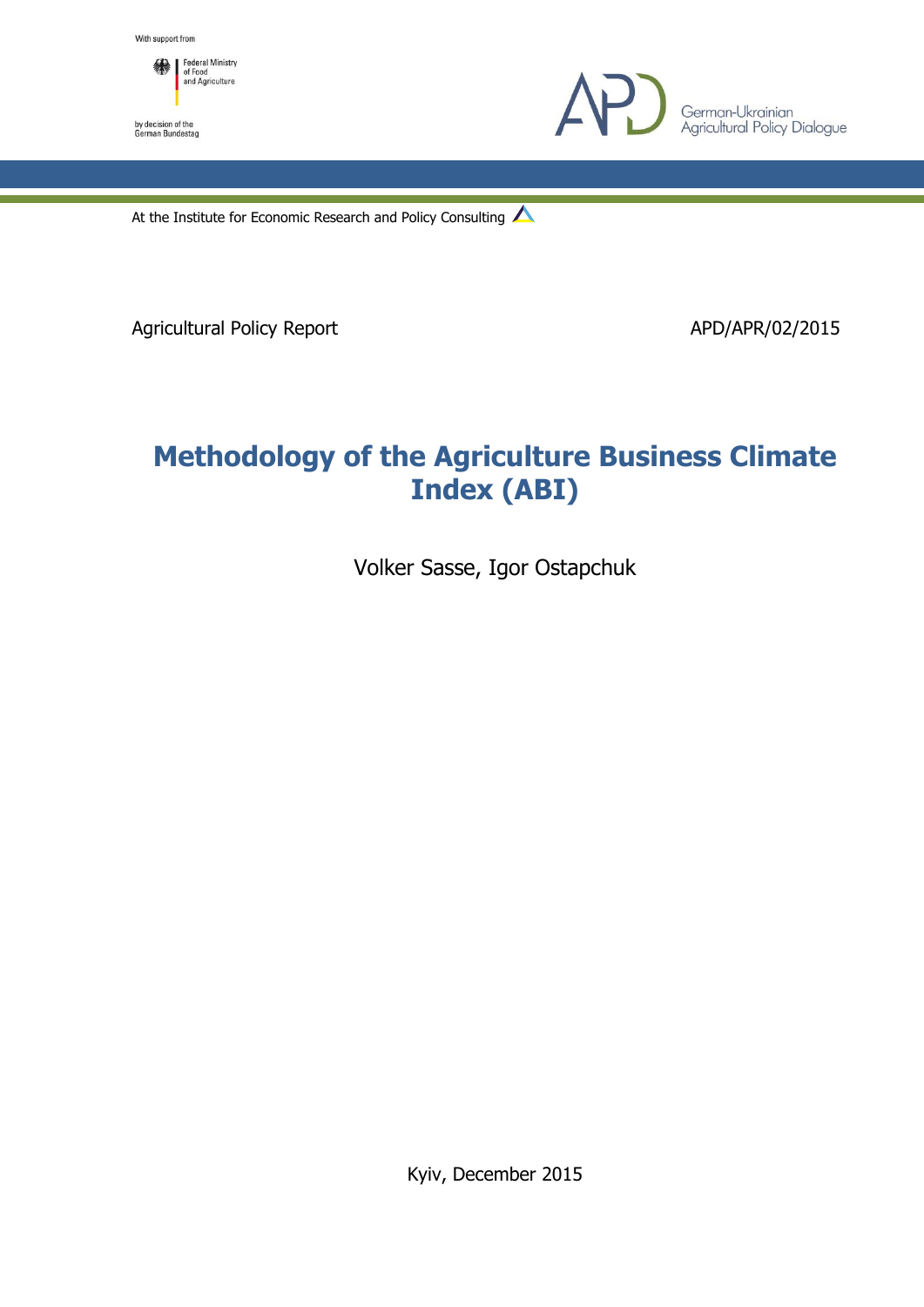#### **About the Project "German-Ukrainian Agricultural Policy Dialogue" (APD)**

The German-Ukrainian Agricultural Policy Dialogue provides policy advice to Ukrainian state authorities and business associations on reforming agricultural policy and legislation in accordance with principles of a market economy. In our advisory work, we take into account relevant German as well as international experience and practice (EU, WTO). The project is funded by the German Federal Ministry of Food and Agriculture under its Cooperation Program through GFA Consulting Group GmbH as the mandatary as well as IAK AGRAR CONSULTING GmbH and the Leibniz Institute of Agricultural Development in Transition Economies (IAMO) as project developers. From the Ukrainian side responsible for the execution of the project is the Institute for Economic Research and Policy Consulting (IER).



www.apd-ukraine.de

#### **Authors**

Volker Sasse [sasse@apd-ukraine.de](mailto:sasse@apd-ukraine.de) Igor Ostapchuk and a state of the state of the state of the state of the state of the state of the state of the state of the state of the state of the state of the state of the state of the state of the state of the state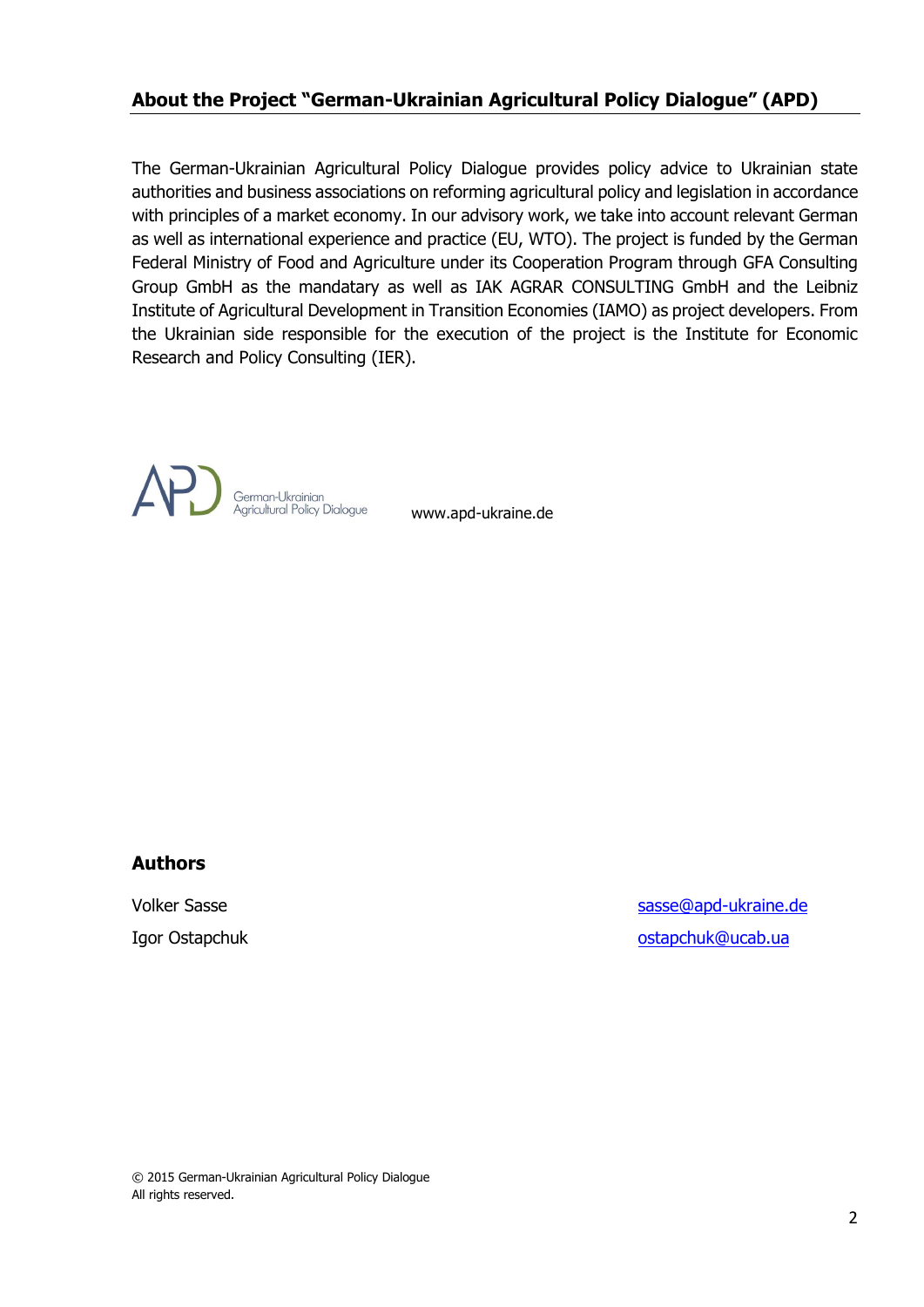# **CONTENTS**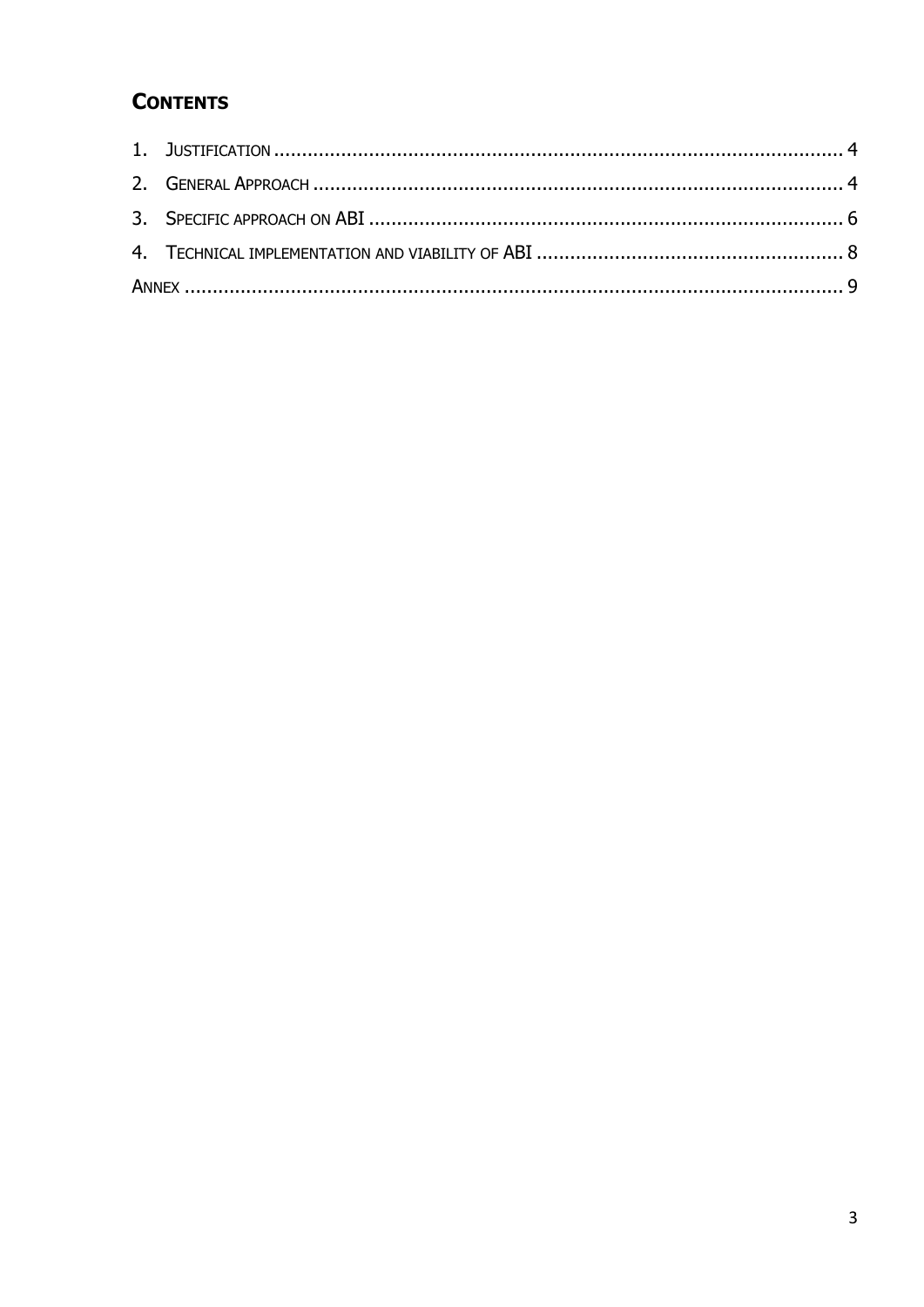# <span id="page-3-0"></span>**1. JUSTIFICATION**

The Agriculture Business Climate Index (ABI) is an early indicator for the development of the agriculture sector in Ukraine. It was developed in close collaboration between the Ukrainian Agribusiness Club (UCAB) and the German-Ukrainian Agriculture Policy Dialog (APD) in order to get fast, reliable insides to the subjective evaluation of the business climate by agriculture producers. ABI focusses particularly on the stability of general policies, the reliability of the agriculture policy framework and the expected development of the overall economic situation. In additional to the collected statistic data the index provides useful input to policy decision makers as well as to the business community.

Given that there is a strong need in reliable information about the recent trends in agricultural sector in Ukraine: prices, regulations, investment intentions of agricultural producers, perception of the ease of doing agribusiness in Ukraine by the participants of agricultural market, etc. Agriculture Business Index will be introduced in order to evaluate effectiveness of the state regulation policies, development of the sector and its investment attractiveness.

# <span id="page-3-1"></span>**2. GENERAL APPROACH**

**.** 

The calculation methodology follows in broad terms the German "Ifo Business Climate Index" (BCI) elaborated and implemented since 1972 by the Leibniz-Institute for Economic Research of the University Munich<sup>1</sup>. Although BCI reflects only a limited share of gross domestic production it has shown his relevance for policy and business. The index is of particular significance for outlooks on reversals in economic growth, whereas turnarounds in the economic development can be forecasted with a quite high level of reliability.

Agricultural producers are asked to give their assessments of the **current business situation** and their **expectations** for the next six months. They can characterize their current situation as "good", "satisfactorily" or "poor" and their business expectations for the next 12 months as "more favorable", "unchanged" or "more unfavorable". The replies are weighted and aggregated according to the impact on gross production of corresponding producer group. The **balance value** of the current business situation is the difference of the percentages of the responses "good" and "poor", the balance value of the expectations is the difference of the percentages of the responses "more favorable" and "more unfavorable". Thus **business climate** is a mean of the balances of the business situation and the expectations.

#### **Example to illustrate how the balance values are calculated in BCI:**

Of 100 responding firms, 40% appraise their business situation as satisfactory, 35% as good and 25% as poor. The requested producers that assessed their situation as satisfactory are considered to be "neutral" and do not affect the results of the business-situation appraisal. The two remaining percentage values (35 - 25) are now balanced. The resulting value of 10 percentage points is the business-situation appraisal, i.e. the first component of the business climate in the form of a balance. The six-month expectations are calculated the same way. From the situation and expectations appraisal the mean is formed, which is the Agriculture Business Climate balance for the individual month:

<sup>1</sup> http://www.cesifo-group.de/ifoHome/facts/Survey-Results/Business-Climate/Geschaeftsklima-Archiv/2015/Geschaeftsklima-20150522.html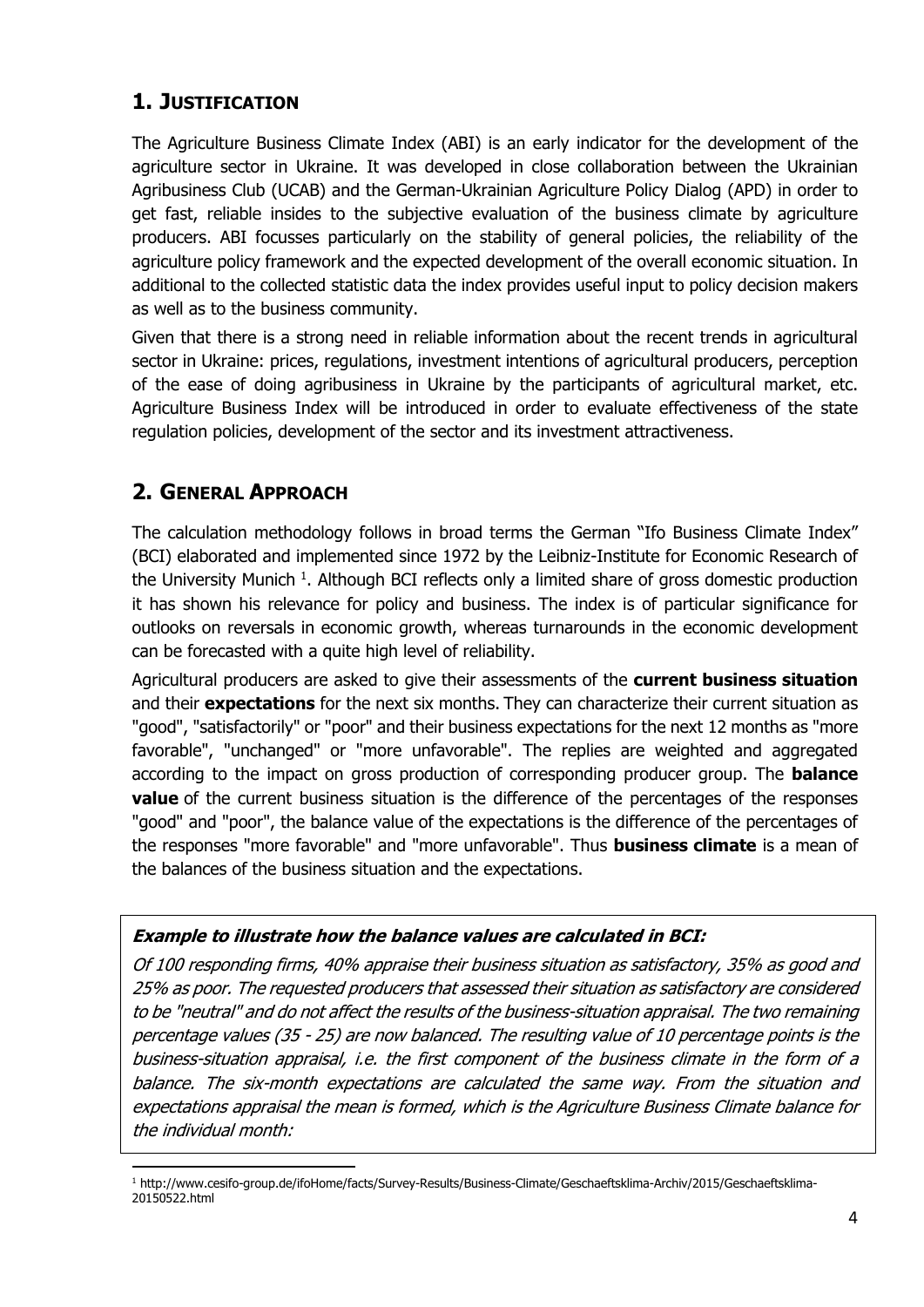

Index value =  $\frac{\text{balance in the current month} + 200}{\text{Value of the current month}}$ x 100 average balance in the base year  $+200$ 



#### **Figure: Scheme of calculation of Business Climate and Business Index**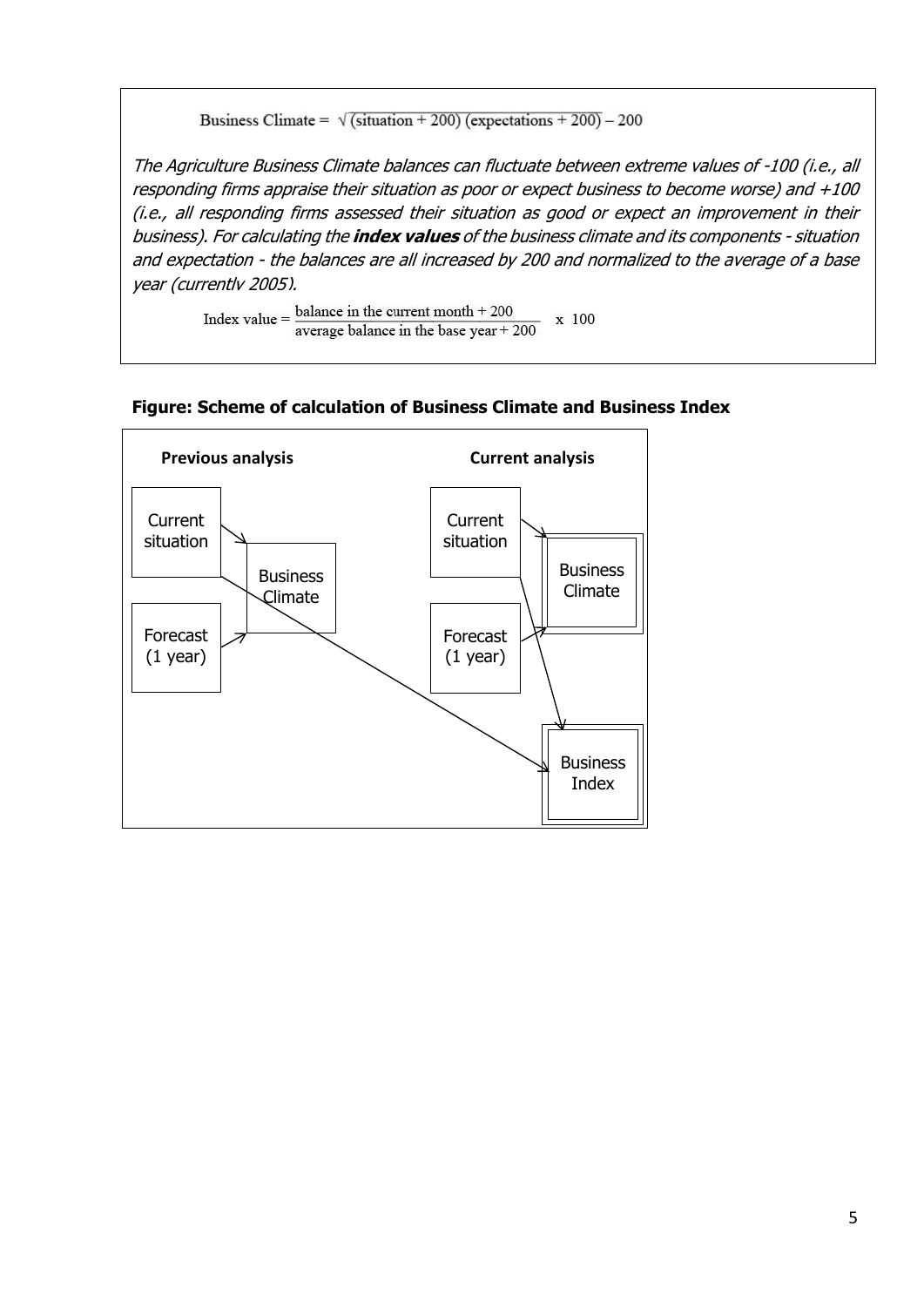# <span id="page-5-0"></span>**3. SPECIFIC APPROACH ON ABI**

In case of ABI, the results of the first implemented survey, August 2015, will serve as a base. The ABI is expected to get carried out three times per year (February, August, November).



Interviewing 400 agricultural producers will provide statistically reliable data at the county level with the margin of error  $\pm 4.85\%$  at a confidence level 95%. Decrease of the sample size will lead to lesser statistical accuracy of the results. Altogether sample plots are scatter into 28 elements (see page 3 and table 1), whereas on an average each element is represented by 400 / 28 = 14,3 responses.

Total input of participants of the survey into gross agriculture production is calculated on a level of about 11%, which seems sufficient comparing it with the experiences of BCI in Germany.

#### **Analyzed clusters and structure**

The sample of agricultural producers is clustered on the basis of their specific input into agricultural GDP of Ukraine by three main factors: region, ownership structure and specialization.

- 4 Regions (in parenthesis share of agriculture GDP):
	- $\geq$  Southern step areas (Odesa, Mykolaiv, Zaporizhzhya, Kherson regions) 18%,
	- Black soil areas (Kmelnytsk, Vinnytsya, Cherkasy, Kirovograd, Dnipropenrovk, Poltava regions) - 39%,
	- Carpathian region and (Chernivtsi, Ivano-Frankivsk, Zakarpattya, Lviv, Volyn, Rivne regions, Ternopil) - 17%,
	- North-Eastern sand soil areas (Kyiv, Chernigiv, Zhytomyr, Symy, Kharkiv regions 26% see map in graph



2 sectors by specialization (in parenthesis – share of agriculture GDP) :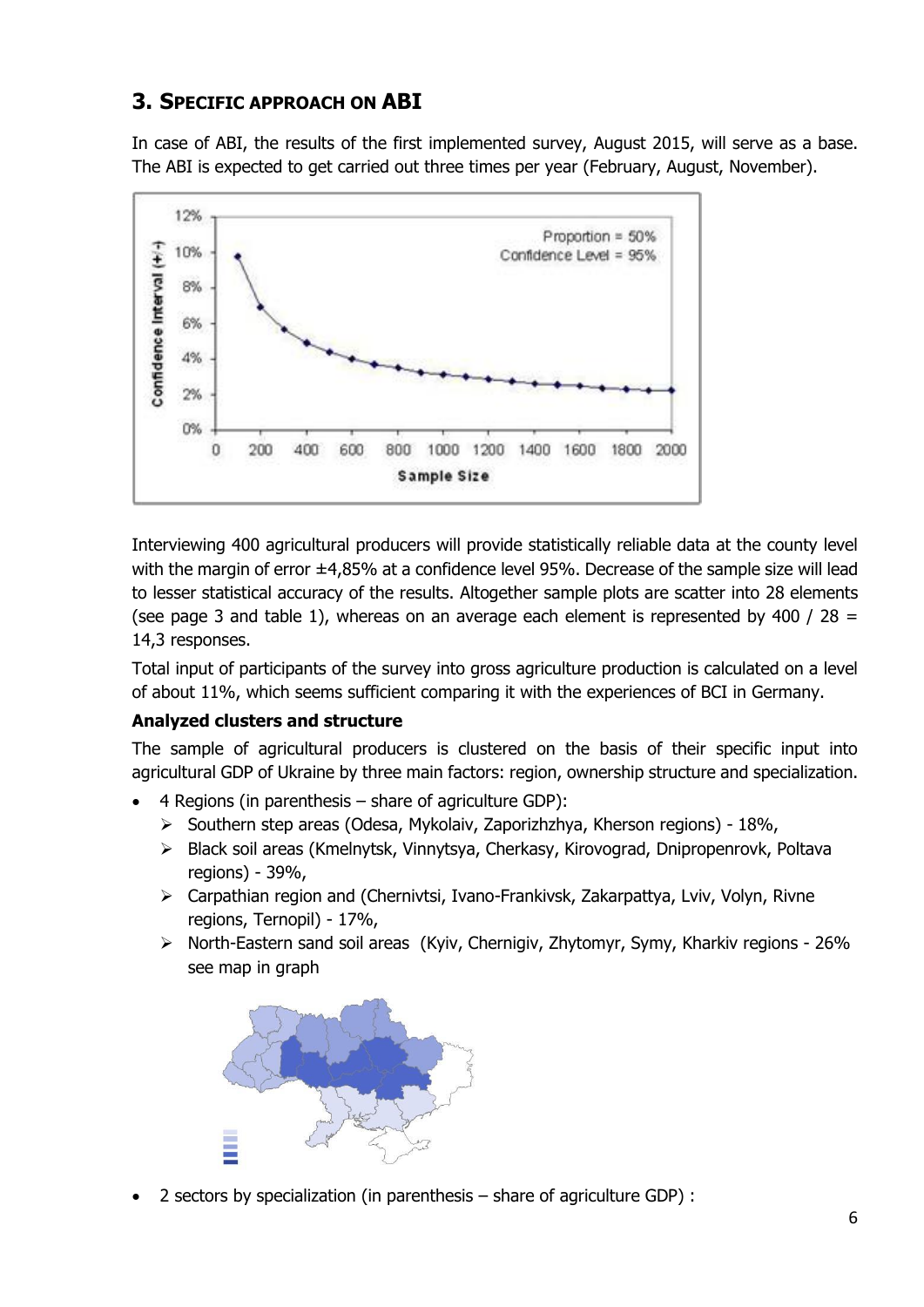- $\triangleright$  Animal and mixed production (24% for agriculture enterprises),
- $\triangleright$  Plant production (76% for agriculture enterprises),
- 4 "enterprise" structures (in parenthesis share of agriculture GDP):
	- $\triangleright$  Individual producers (households) (46%),
	- $\triangleright$  Independent enterprises (33%)
		- Small and medium farmers up to 5.000 ha (78% or 26% of total sample)
		- Big farm enterprises more than  $5.000$  ha  $-$  (22% or 7% of total sample)
	- $\triangleright$  Agriholdings (21%)

#### **Definition of enterprise" structures**

#### Individual Producers (households):

Owners of agriculture land, stemming from the privatization during early 90ies, mainly in a size range between 1-5 ha, without juridical and fiscal status, but with significant shares of important agriculture production, such as milk and meat, among others via direct marketing on individual sales markets.

Independent Enterprises:

Juridical entities, with fiscal registration, which run agriculture business on their own land and on rented from individual owners agriculture land.

Agriholdings:

Conglomeration of independent enterprises in the ownership of one entrepreneur, with more or less common business approaches.

Taken that state enterprises are to be privatized in the nearest future, it would be more relevant to consider these enterprises as private ones (in the study state enterprises are considered in the cluster of independent private enterprises up to 5000 ha). Further, as the key argument for reflecting agriculture producer structures in ABI is their share in gross production, it seems evident, that individual producers need to be included in the survey, due to their significant market share in meat, dairy, vegetables and fruit production.

| # of<br>responde<br>nts | ownership                                                   | # of<br>responden<br>ts | specialization       | # of<br>respondents |
|-------------------------|-------------------------------------------------------------|-------------------------|----------------------|---------------------|
|                         | Private household                                           | 33                      |                      | 33                  |
|                         | independent up to<br>5000 ha<br>independent over<br>5000 ha | 24                      | animal<br>production | 6                   |
|                         |                                                             |                         | crop production      | 18                  |
| 72                      |                                                             | 7                       | animal<br>production | 2                   |
|                         |                                                             |                         |                      | crop production     |
|                         | private enterprise<br>in a holding                          | 8                       | animal<br>production | 2                   |
|                         | structure                                                   |                         | crop production      | 6                   |
|                         | Private household                                           | 72                      |                      | 72                  |
| 156                     | independent up to<br>5000 ha                                | 41                      | animal<br>production | 10                  |
|                         |                                                             |                         |                      |                     |

#### **Table: Model of a sample clusterization<sup>2</sup>**

**.**  $2$  will be completed after the final sample size is defined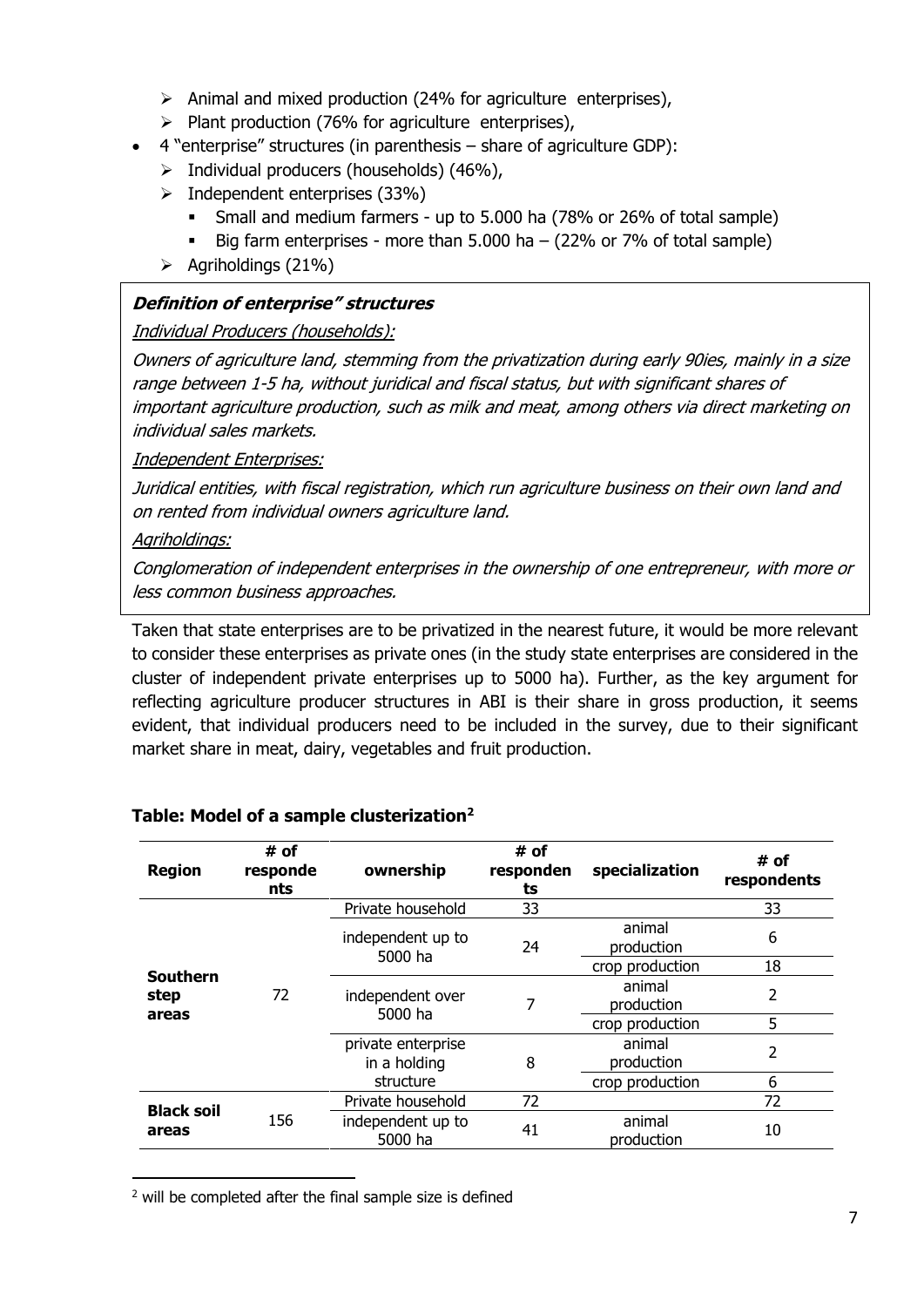| <b>Region</b>               | # of<br>responde<br>nts                                                               | ownership                          | # of<br>responden<br>ts | specialization       | # of<br>respondents |
|-----------------------------|---------------------------------------------------------------------------------------|------------------------------------|-------------------------|----------------------|---------------------|
|                             |                                                                                       |                                    |                         | crop production      | 31                  |
|                             |                                                                                       | independent over<br>5000 ha        | 12                      | animal<br>production | 3                   |
|                             |                                                                                       |                                    |                         | crop production      | 9                   |
|                             |                                                                                       | private enterprise<br>in a holding | 31                      | animal<br>production | 7                   |
|                             |                                                                                       | structure                          |                         | crop production      | 24                  |
|                             |                                                                                       | Private household                  | 31                      |                      | 31                  |
|                             |                                                                                       | independent up to<br>5000 ha       | 17                      | animal<br>production | 4                   |
|                             |                                                                                       |                                    |                         | crop production      | 13                  |
| Carpathia<br>n region       | 68                                                                                    | independent over<br>5000 ha        | 5                       | animal<br>production | $\mathbf{1}$        |
|                             |                                                                                       |                                    |                         | crop production      | 4                   |
|                             |                                                                                       | private enterprise<br>in a holding | 15                      | animal<br>production | 4                   |
|                             |                                                                                       | structure                          |                         | crop production      | 11                  |
|                             |                                                                                       | Private household                  | 48                      |                      | 48                  |
|                             |                                                                                       | independent up to<br>5000 ha       | 27                      | animal<br>production | 6                   |
| North-                      |                                                                                       |                                    |                         | crop production      | 21                  |
| <b>Eastern</b><br>sand soil | 104<br>independent over<br>5000 ha<br>private enterprise<br>in a holding<br>structure | 8                                  | animal<br>production    | 2                    |                     |
| areas                       |                                                                                       |                                    |                         | crop production      | 6                   |
|                             |                                                                                       |                                    | 21                      | animal<br>production | 5                   |
|                             |                                                                                       |                                    |                         | crop production      | 16                  |
| Total #                     | 400                                                                                   |                                    | 400                     |                      | 400                 |

## <span id="page-7-0"></span>**4. TECHNICAL IMPLEMENTATION AND VIABILITY OF ABI**

The survey respectively collection of data is expected to be implemented via telephone interviews with owners, respectively leading managers. Main advantages of the telephone interviewing of agricultural producers in Ukraine is a relatively high response rate and affordable price. Data collection is conducted by qualified interviewers. Raw data will be available in Excel and SPSS format. The database of agricultural producers is collected from existing databases with UCAB, APD and others. User right of the term "Agriculture Business Climate Index" are fixed to APD and UCAB as partners during a joint venture.